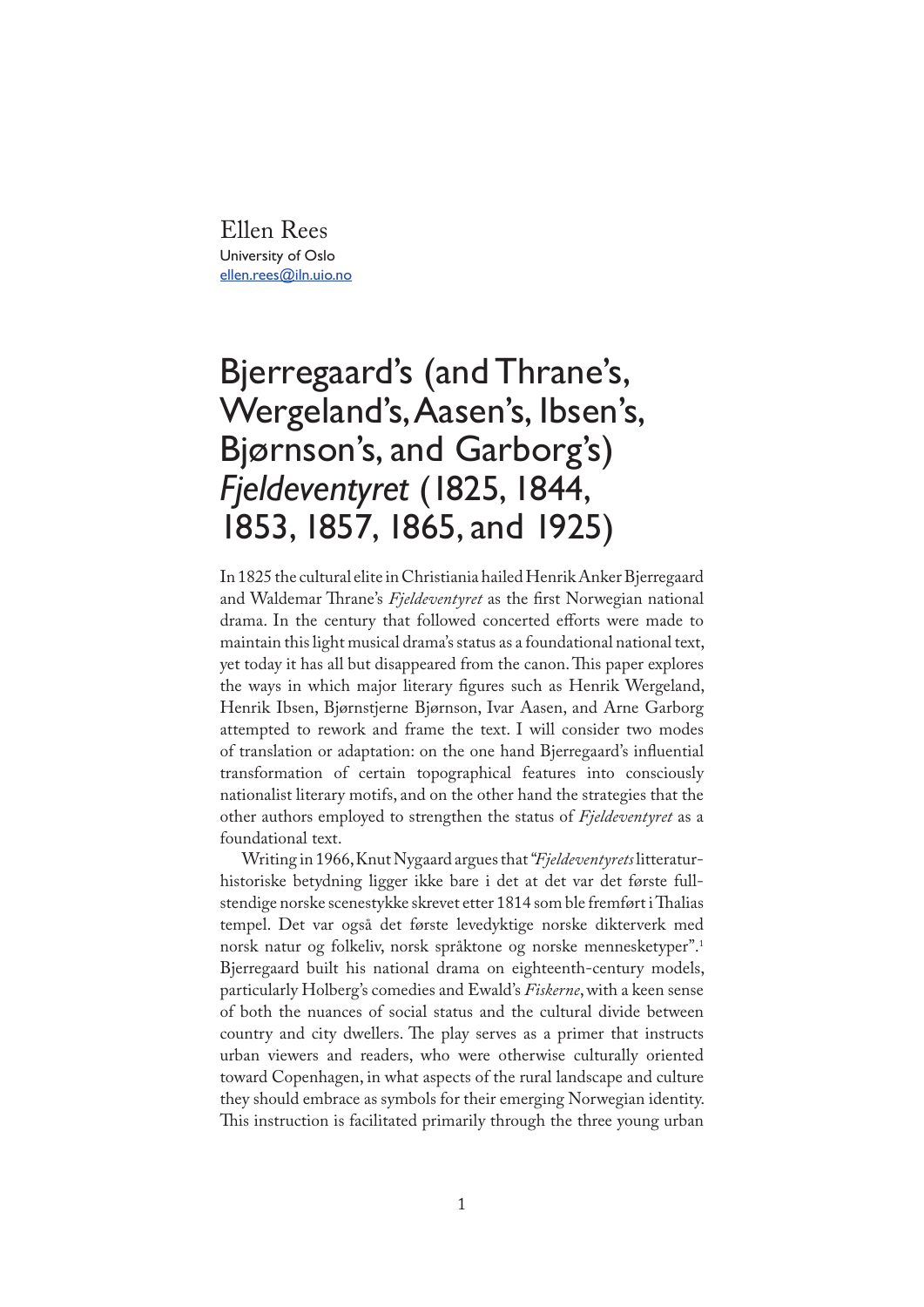tourists in the play who are mistaken by the local under-sheriff to be a pack of thieves.

Christiania residents Albek, Hansen, and Finberg each represent a different approach to gaining mastery over the rural topography: Albek paints landscapes, Hansen botanizes, and Finberg claims an ethnographic interest in peasants that is manifested primarily in terms of erotic exploits. All three approaches would become codified with the rise of tourism as an industry later in the century.<sup>2</sup> Hansen's plant collecting creates associations to early modern topographical writers and the Enlightenment infatuation with taxonomy. Albek's subjective appreciation of the aesthetic qualities of nature resonates with Romanticism. Finberg, on the other hand, is a cynical exploiter. He admits outright that the mountains have no appeal to him without the presence of peasants, to which Hansen replies sarcastically "Især de smukke Fjeldpiger".3 Finberg is no better than a seducer, and even Hansen sees the mountains primarily as a resource to be plundered a "Guldgrube"4 of botanical specimens. Bjerregaard encourages the reader to identify with Albek, who is also the romantic lead in the play's intrigue. Albek gathers the total effect of the mountain region in his portfolio of sketches:

Hvilke herlige Prospekter! see dette! – Den stolte Klippe til Høire og den skummende kridhvide Fos, som styrter frem mellem en forgaaet Verdens ruiner – den herlige, duftende Fyrreskov i Forgrunden og Sneefjeldet høit i baggrunden! – See dette! det klare Fjeldvand, hvori hine underlige Kæmpeformer speile sig – og her Sæterhytterne paa den grønne kratbevoxede Flade; – O det er en herlig Egn!5

Albek's repeated appeal to look at and appreciate the landscape that he depicts in his drawings functions as a *mise en abyme* in a play whose primary purpose is to instill national sentiment in the minds of its audience through contemplation of the rural landscape. Albek lists a number of now stereotypical topographical features that were still in the process of becoming codi�ed in 1825: cliffs, waterfalls, pine forests, snowy mountains, mountain lakes, and of course the *seter* or summer dairy, which is the only one of these topographical features that is actually represented in the diegetic space of the play.

We first meet Albek, Hansen, and Finberg at such a *seter*, a liminal place that is distinct from the rural farming community, the urban center, and from the untouched wilderness alike, and it is here in this liminal outpost of civilization that all of the social strata depicted in the play first meet. I have argued elsewhere for the special status of the *seter* as an imaginative locus in Norwegian literature, a place where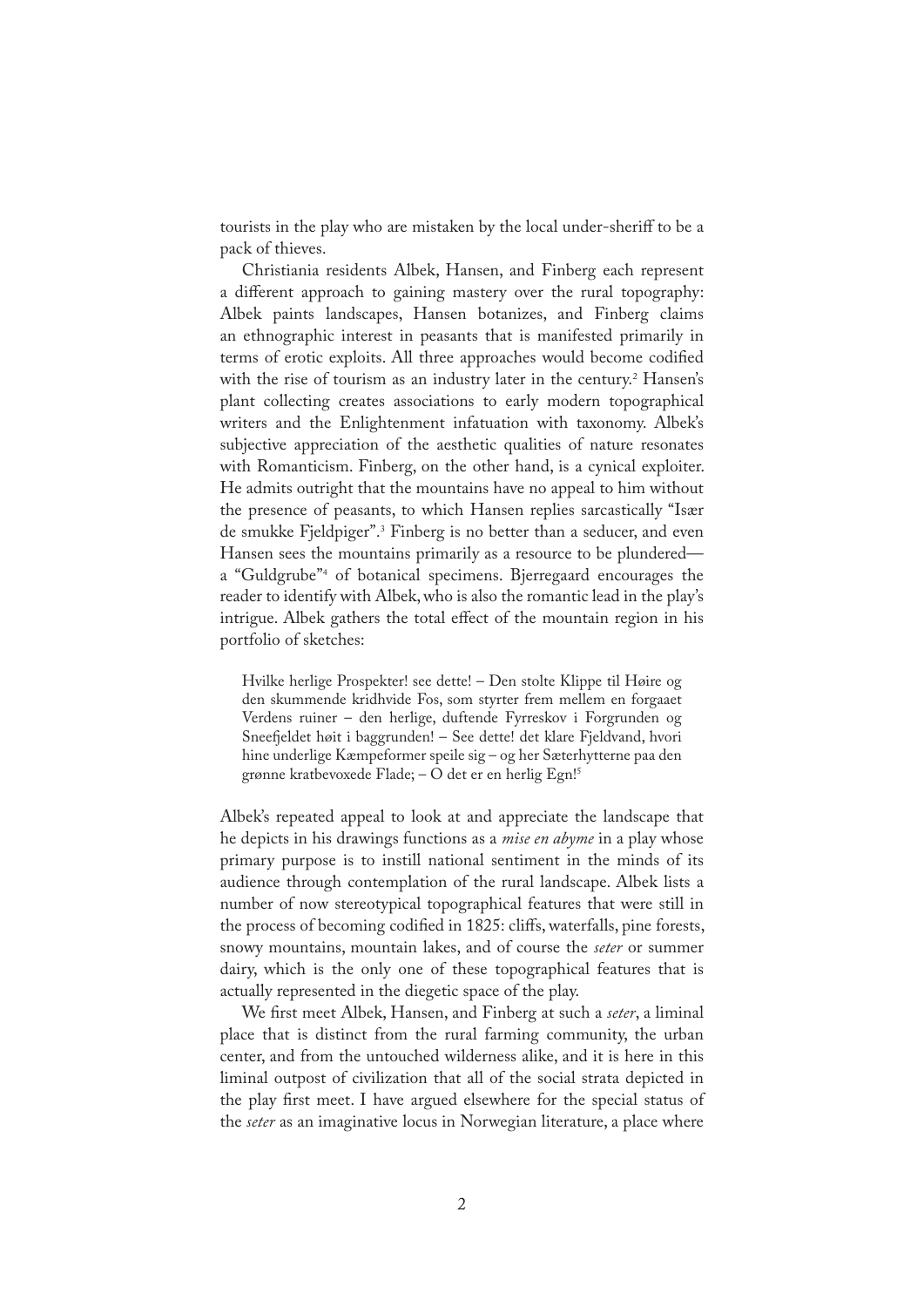Norwegian national identity as separate from Swedish or Danish could be imagined into being.6 Logistically speaking, for the urban elite the *seter* along with the hunting cabin became a crucial point of access to the high mountain plateau or *vidde* that during the first half of the nineteenth century came to be viewed as uniquely symbolic of Norwegian identity.

Writing a quarter century later in 1852, Nicolai Ramm Østgaard notes with sarcasm: "[...] man har blot behøvet at sætte frem en Smørbut og en Melkeringe med behørige attributer af Luur og Horn og Bjeldeklang under Overskrift: 'En norsk Sæter' og strax er Publicum bleven henrykt og har raabt: Hvor prægtig! hvor nationalt! [...]".7 And indeed, the most frequently performed Norwegian-composed dramatic piece during the nineteenth century was Claus Pavels Riis' *Til Sæters* from 1850. Knut Nygaard posits that this fascination with the *seter* has its origins in the 1820s: "Flintoes landskapsbilder med folkelivsinnslag danner sammen med Bjerregaards og Thranes seteridyll den egentlige opptakt til den nasjonal-romantiske periode i vår kunst og diktning. Seteridyllen var *det* i *Fjeldeventyret* som vakte den store begeistring."8 Perhaps it is the nationalistically and erotically charged locus of the *seter* itself that made these otherwise mediocre musical dramas so popular. And similarly, perhaps it is the activation of the *seter* motif as a potent national symbol that distinguished them from the proto-nationalist texts produced by earlier generations of writers associated with Det norske Selskab in Copenhagen. Writing in a different context, Stephen J. Walton suggests that "[...] vi kan setja opp kunstverk som Bjerregaards *Fjeld-Eventyr* (1825) og J.C. Dahls bilete 'Vinter ved Sognefjord' frå 1827 [...] som symbolske startskot for den eigentlege nasjonale tenkjemåten".9 And indeed Bjerregaard exhibits a surprisingly self-conscious and insistent sense of national identity in the period after 1814. Einar Høigård argues that it is Bjerregaard—rather than Wergeland or Bjørnson—who is the true guiding spirit behind the annual public celebration of the Norwegian constitution, which after an early rocky start had its breakthrough in 1826 at Bjerregaard's instigation.<sup>10</sup>

It should come as no surprise that Henrik Wergeland wrote an epilog to the play for the 1844 production staged by Det dramatiske Selskab in Christiania. Despite a sixteen-year age difference Bjerregaard and Wergeland were close friends who supported each other staunchly. Bjerregaard was also one of the primary sources of inspiration for Wergeland's call during the 1830s for a new literature that focused on Norwegian themes, language, and identity.11 Even Wergeland's last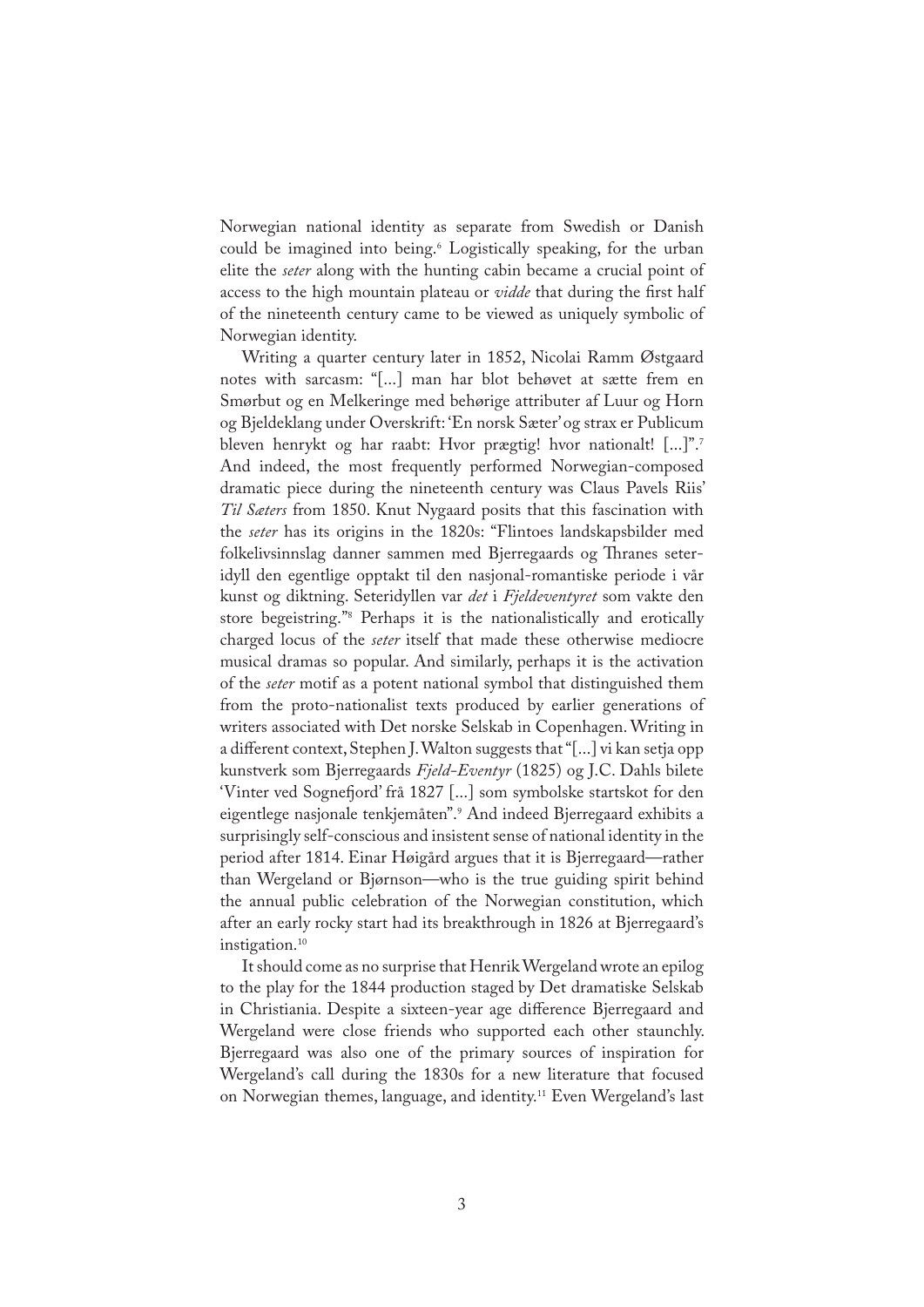work, the play *Fjeldstuen*, which he dictated in part from his deathbed, is closely related to Bjerregaard's *Fjeldeventyret*, both in terms of genre and theme.

Wergeland's brief epilog is meant as a humorous, metadramatic homage to Bjerregaard and his collaborator, the composer Waldemar Thrane. Wergeland transports the sheriff and under sheriff to Christiania a year after the events that transpired in *Fjeldeventyret.* While in town they attend a performance of *Fjeldeventyret* that wounds their pride. Only after they happen upon the urbane Finberg and Hansen, who express amusement at the fun Bjerregaard has at their expense, do the two rural figures accept being the butt of Bjerregaard's jokes. The epilog concludes with a song of praise to Bjerregaard and Thrane, who although both deceased by 1844, appear in ghostly form among the audience to soak up admiration for their work: "I deres Aasyn straaler Fryd: / de see at Folket ei kan glemme / Modersmaalets den søde Lyd / men tryllebindes af dets Stemme".12 It is symptomatic that Wergeland emphasizes the importance of the native language, and he refers to it in every one of the song's five stanzas. Any references to class difference and landscape are reduced to the chorus of the fourth stanza: "I Folkets bryst der boer den Klang, / som gjennem Eventyret strømmer. / Folket ved Fjeldpigens søde Sang / i sine Dales skjød sig drømmer".<sup>13</sup> That Wergeland does not emphasize Bjerregaard's contribution to the cultivation of nature in Norwegian identity-building may have something to do with what Theodor Caspari many years ago identified as "Det Universale ved Wergelands Naturfølelse".<sup>14</sup> Whereas the *seter* figures prominently in important mid-nineteenth century works such as the poetry of Welhaven, Asbjørnsen's *Huldreeventyr og Folkesagn*, Bjørnson's *Synnøve Solbakken*, and Collett's *Amtmandens Døttre*, there is little evidence that Wergeland was at all interested in the *seter* per se as a national symbol.<sup>15</sup>

Henrik Ibsen, on the other hand, was deeply interested, at least to the extent that the *seter* represented ostensibly authentic folk culture. In 1857, only a few months after taking over as the director of Kristiania norske Theater, Ibsen staged *Fjeldeventyret* in a production that included Wergeland's epilog.<sup>16</sup> Ibsen supplemented this production further by adding a prolog of his own, which he published in *Illustreret Nyheds*blad. This prolog is not a dramatic piece, but rather a poem in seven stanzas that attempted to place *Fjeldeventyret* and the cultural contribution made by Bjerregaard and Thrane in a historical perspective. In the first stanza Ibsen stressed the groundbreaking nature of Bjerregaard's focus on peasants: "Det er ei længe siden, – det mindes vel endnu, – / Da Folkelivets Verden stod fremmed for vor hu, / Da Bondens gamle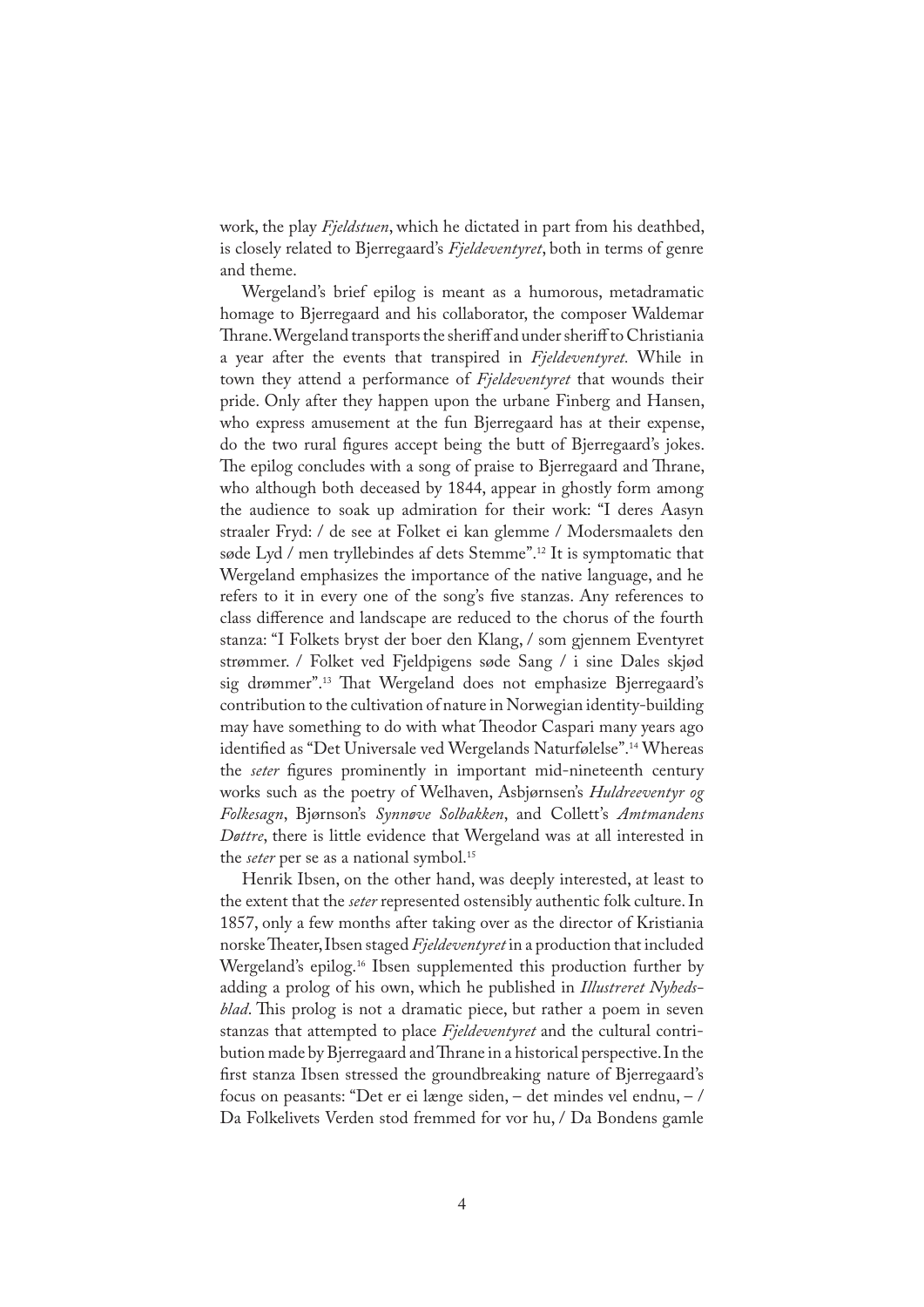Kvæder, da Lurtonens Klang / Udenfor Bygden aldrig hørtes engang".17 Regarding the appropriateness of folk culture as an artistic subject, Ibsen asked the rhetorical question "Kan heri det Æsthetiske komme til sin Ret?"18 Whereas according to Ibsen other writers mistakenly tried to merge native folklore with the classical tradition, Bjerregaard and Thrane gained their inspiration directly from Norwegian nature and thus created true, not to mention truly Norwegian, poetry: "de har blundet en Midsommernat / Og drømt om Nattens Kvæder ved den susende Fos, / Og det, de der �k høre, de sang igjen for os // Ja, -- saa sprang Digtet frem fra den fædrelandske Grund; / Det blev den første Fuglesang i Norges Foraarslund".19 Although Gudleiv Bø is right to point out that Ibsen had a problematic relationship to the ideological underpinnings of National Romanticism from the very beginnings of his engagement with it, his enthusiasm for *Fjeldeventyret* articulates the ways in which he still in 1857 supported it as a cultural and aesthetic program.20

*Fjeldeventyret* became a regular part of the repertoire at the Christiania Theater, with productions appearing in 1850, 1865, and frequently throughout the 1870s and 1880s.<sup>21</sup> It was performed on the Norwegian national day no fewer than four times during these two decades. According to Øyvind Anker, "Det var Bjørnstjerne Bjørnson som i 1865 med sin instudering av Fjeldeventyret på Christiania Theater brøt med tradisjonen fra Bjerregaards egen instruksjon og gav stykket et mer realistisk preg".<sup>22</sup> This makes sense given Bjørnson's efforts starting around the same time to create a more realistic theatrical expression for his bourgeois marriage dramas. However, this attempt at adapting the piece to the modern mode of realism did not prevail, and *Fjeldeventyret* remained firmly within the realm of the national romantic in later productions.

In addition to Bjerregaard's conscious effort to translate the rural landscape into a set of nationally in�ected markers, the text also contains a quite literal problem of translation, in the figure of the dairymaid Aagot. Aagot speaks and sings in Gudbrandsdal dialect, which Bjerregaard attempted to transliterate. Bjerregaard provided translations from dialect to Danish in footnotes for each of her lines. We see the first example of this in scene five of the first act when Aagot is introduced. The verse "Snart eg æ naa klar i Qvel, / Saa gaar eg te Qvile, / Søv saa roleg onde Fell / Test i Maargaa tile, / Nær eg da ha somna in, / Drømer eg om Guten min"23 becomes "Snart mit Dagværk fuldbragt er, / Rolig da jeg hviler / Til paa Fjeldets Tinde her / Morgenrøde smiler. / Drømmen mig skal vise froe / Billed af min Ven saa troe".<sup>24</sup> These translations probably appear unnecessary and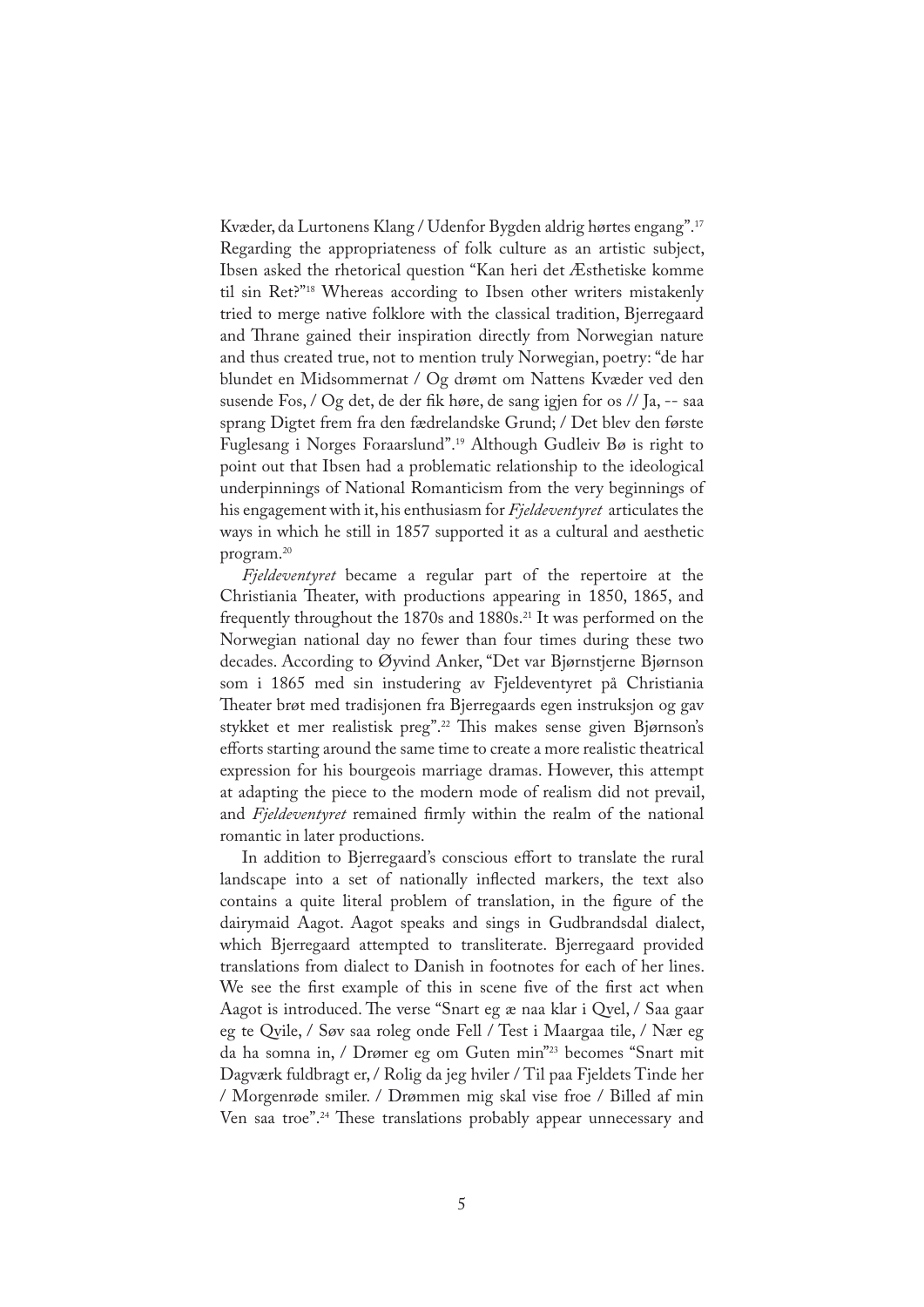perhaps unintentionally comical to modern readers, yet *Fjeldeventyret* is referenced repeatedly as a groundbreaking text in the development of a *nynorsk* literary tradition, which suggests just how great the cultural gap between rural dialects and Christiania-based Danish was in the 1820s.

Ivar Aasen considered *Fjeldeventyret* to be important enough that he translated two of the peasant roles from Danish to *Landsmaal* in 1853 for a performance at Kristiania Norske Theater.<sup>25</sup> Aasen owned a copy of the play and saw it performed in Trondheim in 1846 and in Christiania in 1850.26 Walton argues that *Fjeldeventyret* along with Riis' *Til Sæters* and Wergeland's *Fjeldstuen* served as the models for Aasen's own attempt in the dramatic genre, *Ervingen* from 1855: "Dei leverte eit miljø, eit teaterspråk og typesituasjonar. Dei skaffa til veges både visuelle og verbale klisjéar, og dei viste Aasen kor gledespunktet til teaterpublikumet låg".<sup>27</sup> Again according to Walton, by excluding the dominant civil servant class from his drama, Aasen unsuccessfully hoped to rescue peasant characters from their purely comedic roles and present them on their own terms and in their own language on the urban stage.<sup>28</sup>

This problem of translating and mediating Norwegian oral language for a Norwegian audience came to a head with Arne Garborg's posthumously published 1925 centennial translation of *Fjeldeventyret* from Danish to *nynorsk*. The translation does not include Wergeland's epilog. Hulda Garborg's brief introduction, which is dated December 1924 nearly a year after Arne Garborg's death, gives only background information about the play and Bjerregaard's life. Productions of this translation appeared at Det Norske Teatret in 1928, 1941, and 1947 as part of a consciously nationalistic program. Garborg normalized all the roles to *nynorsk*, with the exception of the dairy maid, Aagot, who maintained her Gudbrandsdal dialect. Even the three students from Christiania speak *nynorsk*. Olav Dalgard comments: "[...] dette eldste norske syngjespelet tente mykje på å koma i heil norsk målbunad, endå om nok mange sakna det løglege knotet til lensmann Østmo [sic], og meinte at språkmotsetnaden burde kome meir fram".29 It is unclear precisely how the play bene�ted from this translation, as the structural and dramatic weaknesses of the original are maintained, and, as Dalgard suggests, the important linguistic differences between social groups are erased. This ultra-nationalist translation of the text appears to have been the end of the line for the cultural significance of *Fjeldeventyret*, and it is important to remember that it is the late, culturally conservative Garborg rather than the young radical Garborg who engaged with the text.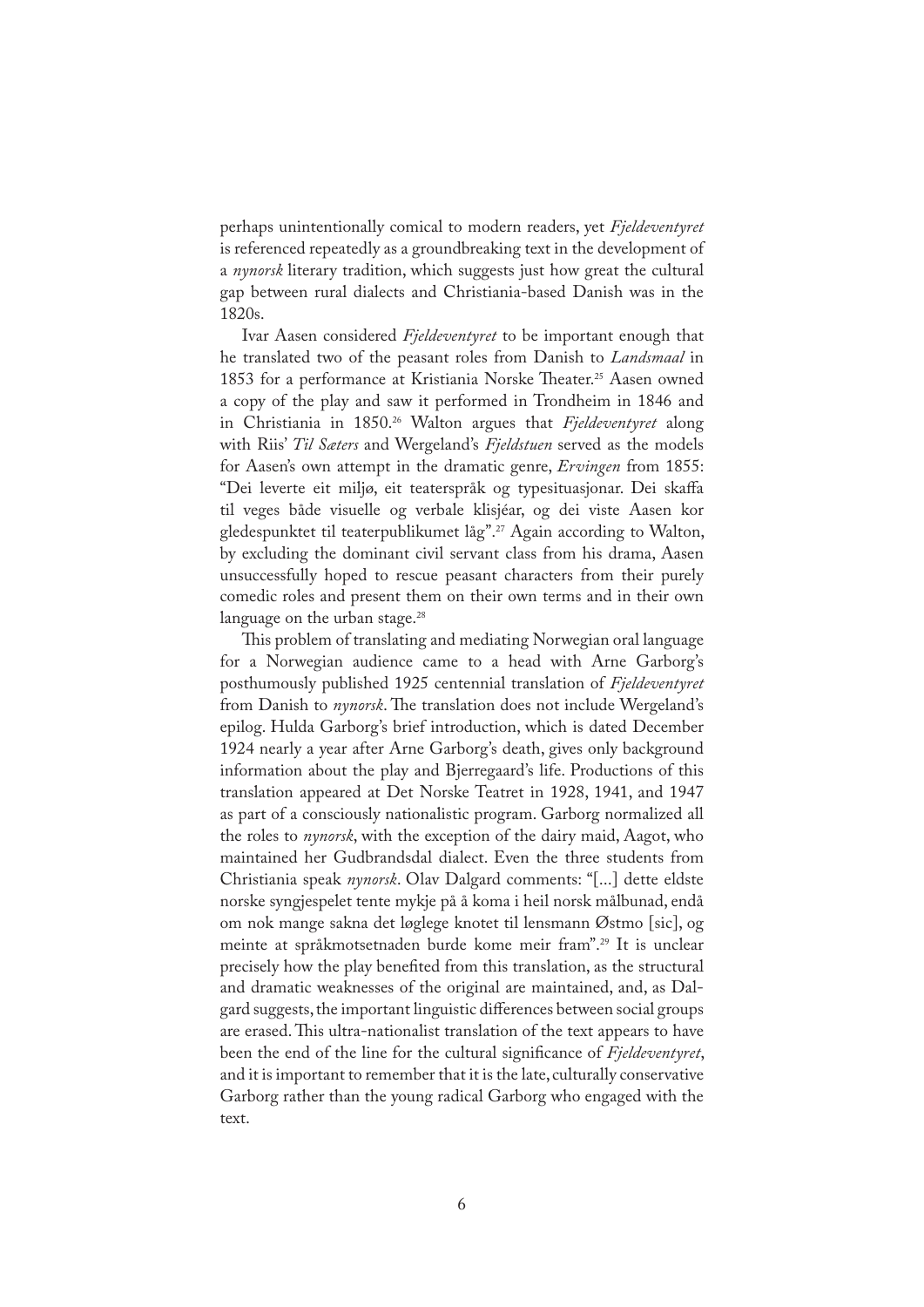As a coda to this overview of the literary fate and framing of Bjerregaard's *Fjeldeventyret*, it should be noted in passing that the musical drama has lived on in adaptations to other media as well. Kirsten Flagstad's early twentieth-century performance of the aria "Aagots Fjeldsang" makes occasional appearances in collections of classical Norwegian songs, and the play was adapted to the cinema by director Leif Sinding in a 1927 silent film. Sinding's film, which was part of a movement of early twentieth-century Norwegian films that popularized and documented rural culture, �xed the visual metaphors for nationalist rural versus cosmopolitan urban culture for a new generation and a new medium in the second phase of nation-building, which took place after independence from Sweden in 1905.<sup>30</sup> The play was further adapted for a 1972 NRK television production.<sup>31</sup> But even these media adaptations of the text remained culturally conservative rather than progressive. Although much of the national symbolism that Bjerregaard launched in *Fjeldeventyret* continued to resonate in popular culture even today, the text itself has not exercised a strong appeal for late modern audiences, and Bjerregaard has not had the same kind of revival that other nineteenth-century writers have enjoyed in recent years. Yet perhaps in these times of growing awareness of both national and post-national identities, Bjerregaard's explicitly national drama merits reconsideration. Understood alongside other dramas informed by National Romantic ideals such as Wergeland's *Fjeldstuen*, Riis' *Til Sæters* and Aasen's *Ervingen*—and perhaps even more importantly in relation to Ibsen's parody of National Romanticism, *Peer Gynt*— *Fjeldeventyret* has the potential to teach us a great deal about the origins and development of received tropes, and indeed about the function of so called "national drama" itself within the Norwegian context.

## Noter

1 Knut Nygaard, *Henrik Anker Bjerregaard. Dikteren og hans tid*, Oslo 1966, p.80. Nygaard appears to overlook Edvard Storm's *Døleviser* from the 1770s here.

2 Karoline Daugstad makes a similar point: "Et interessant poeng her er at disse tre besøkende representerte de som etter hvert skulle vise seg å ha sterke interesser i seterlandskapet: Botanikere, malere og etnologer". Karoline Daugstad, *Mellom romantikk og realisme: Om seterlandskapet som ideal og realitet*. Trondheim 2000, p. 180.

3 Henrik Anker Bjerregaard, *Fjeldeventyret. Syngespil i to akter*, Oslo 1949, p. 30.

4 Bjerregaard 1949, p. 28.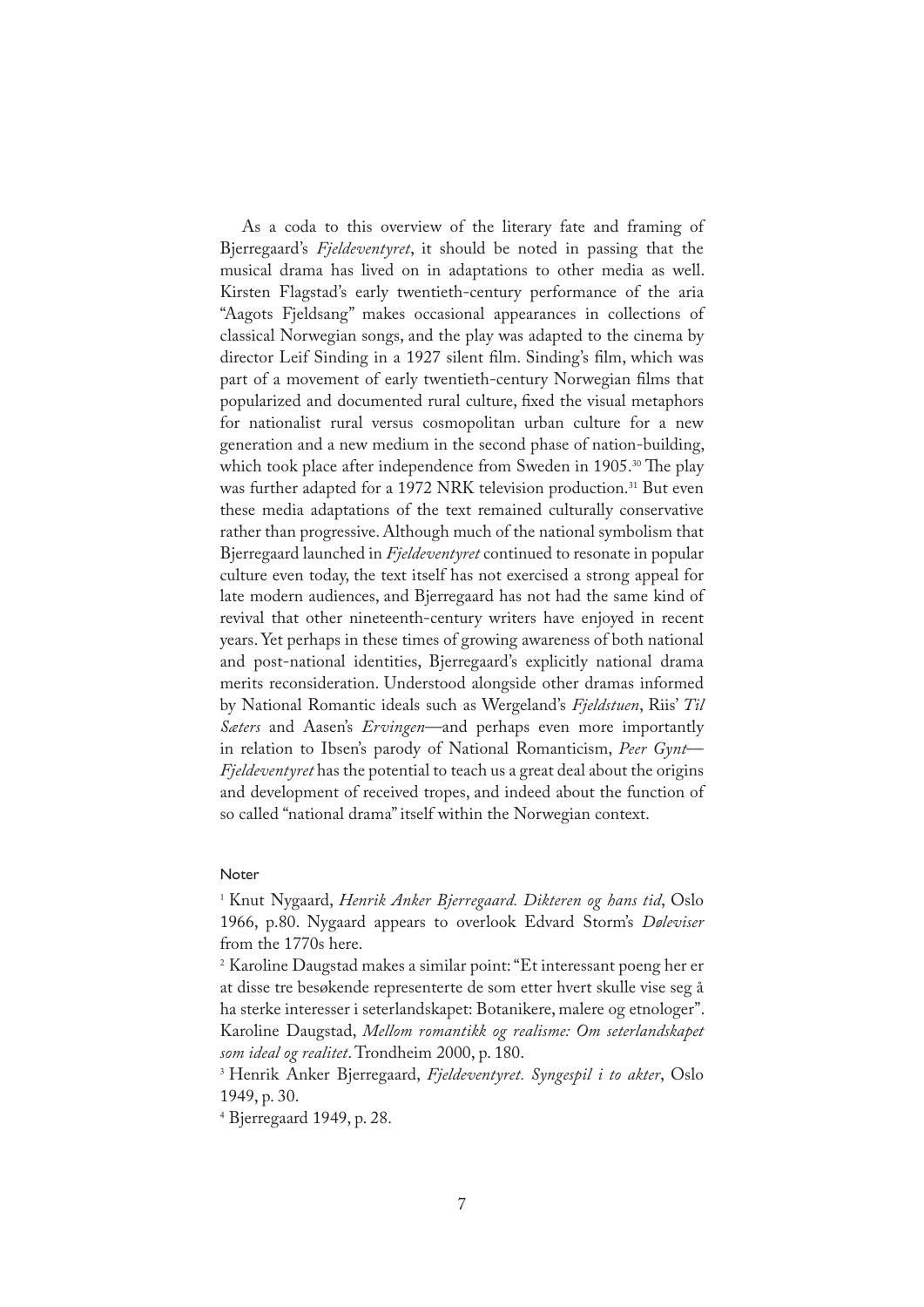5 Bjerregaard 1949, p. 28.

6 See my "�e *Seter* as *Locus Amoenus* in Edvard Storm's *Døleviser*", in *Scandinavica* 2010:2, pp. 5–22

7 Nicolai Ramm Østgaard, *En Fjeldbygd. Billeder fra Østerdalen*. Christiania 1852, p. iv.

8 Nygaard 1966, p. 98, italics original.

9 Stephen J. Walton, *Ivar Aasens kropp*, Oslo 1996, p. 253.

<sup>10</sup> Einar Høigård, *Henrik Anker Bjerregaard*, Oslo 1934, p. 59.

<sup>11</sup> Nygaard 1966, pp. 168–169.

<sup>12</sup> Henrik Wergeland, "Etterspil til Fjeldeventyret opført om Vaaren 1844 på Det dramatiske Theater i Christiania", in Fjeldeventyret. *Syngespil i to akter*. Oslo 1949, p. 119.

<sup>13</sup> Wergeland 1949, p. 120.

<sup>14</sup> Theodor Caspari, *Norsk naturfølelse i det nittende aarhundrede*, Kristiania 1917, p. 30.

<sup>15</sup> Daugstad 2000, p. 181; See also Francis Bull, "Seterliv i norsk diktning," in *Den norske turistforeningens årbok 1956*. Oslo 1956, p. 42.

<sup>16</sup> Wergeland was not acknowledged as the author of the epilog in Ibsen's production.

<sup>17</sup> Henrik Ibsen, "Prolog ved Fjeldeventyrets første Opførelse paa Christiania norske Theater", in *Illustreret Nyhedsblad* 1857: 38, p. 191.

<sup>18</sup> Ibsen 1857, p. 191.

<sup>19</sup> Ibsen 1857, p. 191.

<sup>20</sup> Gudleiv Bø, *"Nationale Subjekter": Ideer om nasjonalitet i Henrik Ibsens romantiske forfatterskap*, Oslo 2000, pp. 31 and 49. Bø also relies on Ibsen's 1859 application for a grant from the Norwegian parliament as evidence for his intellectual engagement with National Romanticism. See Bø 2000, pp. 48–49.

<sup>21</sup> Øyvind Anker, *Christiania �eater's* [sic] *repertoire 1827-1899*, Oslo 1956, p. 35.

<sup>22</sup> Øyvind Anker, "Opplysninger", in *Fjeldeventyret. Syngespil i to akter*. Oslo 1949, p. 121.

<sup>23</sup> Bjerregaard 1949, p. 26.

<sup>24</sup> Bjerregaard 1949, p. 27, footnote.

<sup>25</sup> A translation of some of the roles in Holberg's *Jeppe paa Bierget*  followed in 1855.

<sup>26</sup> Walton 1996, p. 635.

<sup>27</sup> Walton 1996, p. 635.

<sup>28</sup> Walton 1996, p. 641.

<sup>29</sup> Olav Dalgard, "Framsyningane 1913–1942", in *Det norske teatret femti år 1913–1963*, Ed. Nils Sletbak, Oslo 1963, p. 130.